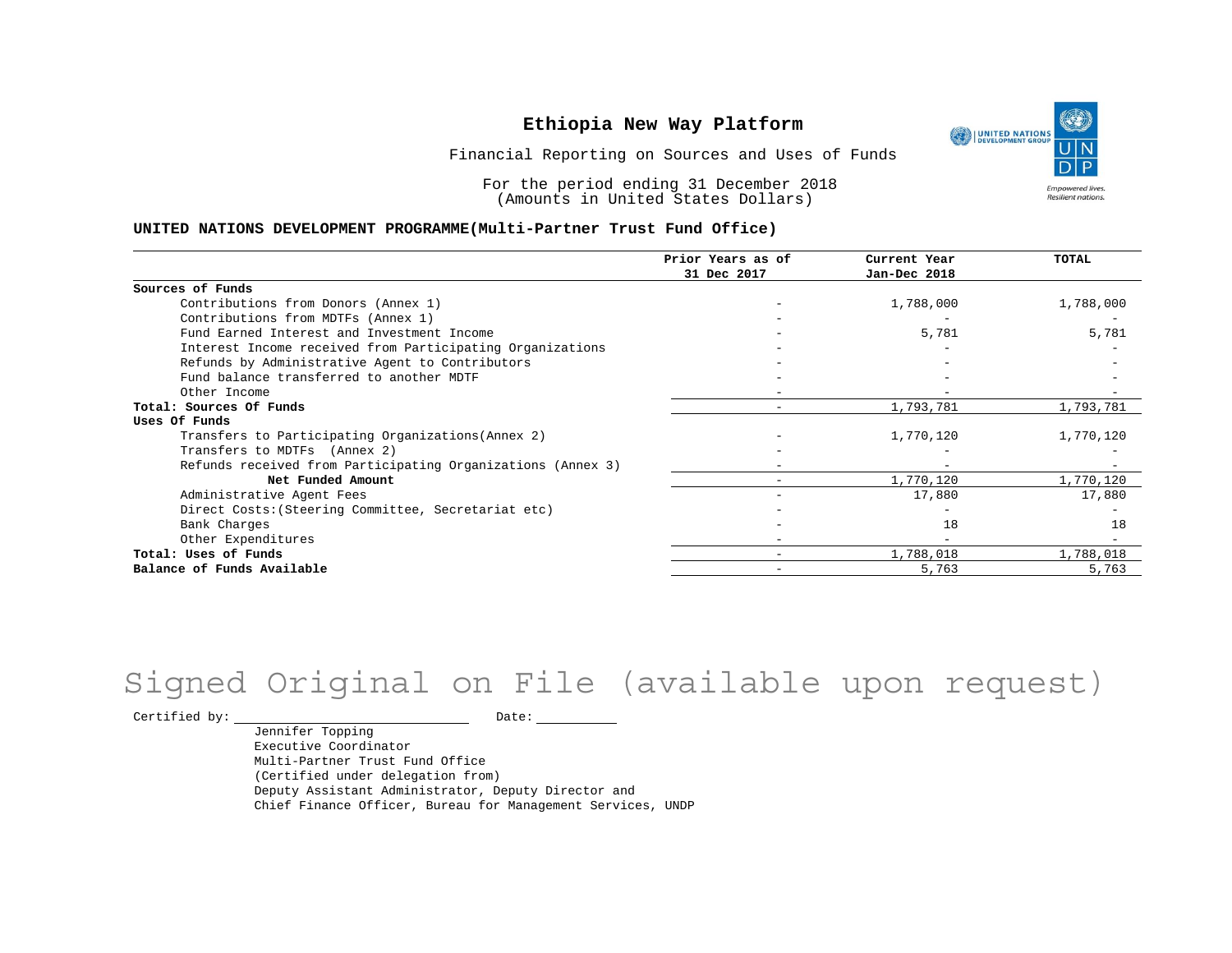

Financial Reporting on Sources and Uses of Funds

For the period ending 31 December 2018 (Amounts in United States Dollars)

#### **UNITED NATIONS DEVELOPMENT PROGRAMME(Multi-Partner Trust Fund Office)**

**Annex - 1: Contributions**

|                             | Prior Years as of        | Current Year | TOTAL     |
|-----------------------------|--------------------------|--------------|-----------|
|                             | 31 Dec 2017              | Jan-Dec 2018 |           |
| From Contributors           |                          |              |           |
| Austrian Development Agency | $\overline{\phantom{0}}$ | 1,788,000    | 1,788,000 |
| Total: Contributions        | $\sim$                   | 1,788,000    | 1,788,000 |

## Signed Original on File (available upon request)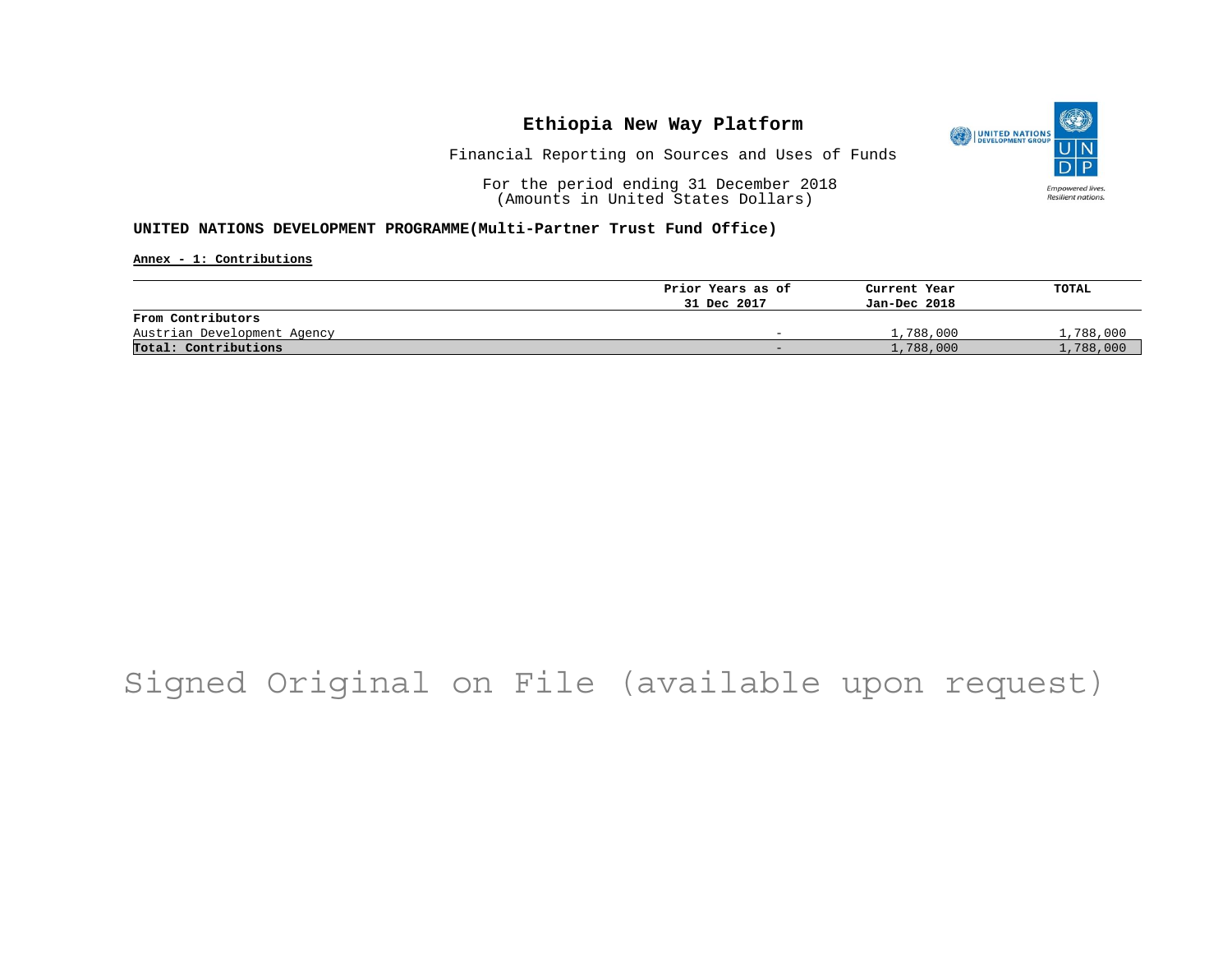

Financial Reporting on Sources and Uses of Funds

For the period ending 31 December 2018 (Amounts in United States Dollars)

#### **UNITED NATIONS DEVELOPMENT PROGRAMME(Multi-Partner Trust Fund Office)**

**Annex - 2: Transfers**

| Prior Years as of | Current Year | TOTAL     |
|-------------------|--------------|-----------|
| 31 Dec 2017       | Jan-Dec 2018 |           |
|                   |              |           |
|                   | 885,060      | 885,060   |
| -                 | 885,060      | 885,060   |
|                   |              |           |
|                   | 1,770,120    | 1,770,120 |
|                   |              |           |

## Signed Original on File (available upon request)